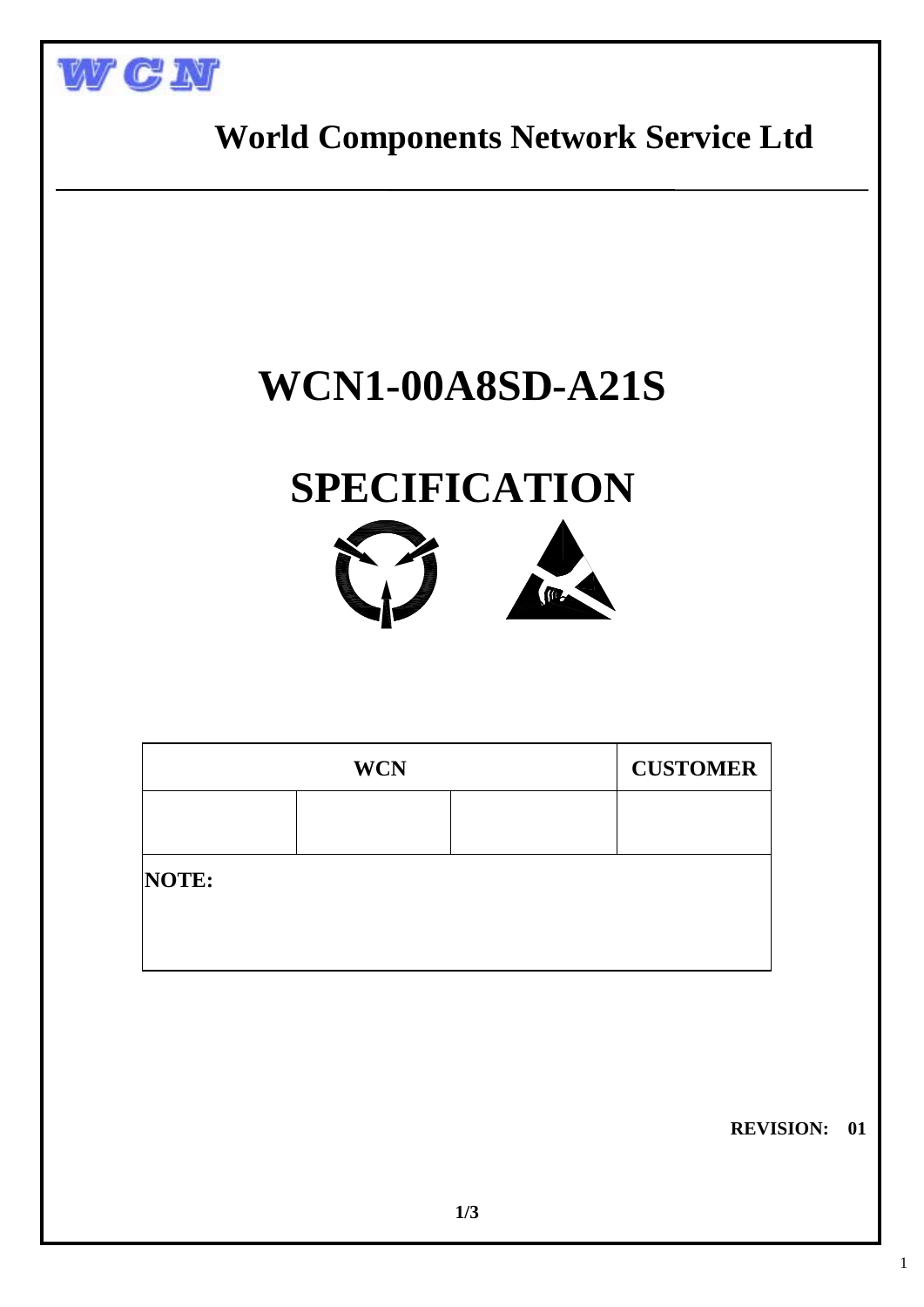

#### $\frac{6}{2}$  $\begin{array}{c}\n6 \\
E \\
1\n\end{array}$ もっこ  $\frac{6}{5}$  $\overrightarrow{B}$

# ■ **Pin Connection:**

| PIN NO.       | <b>CONNECTION</b>   | PIN NO. | <b>CONNECTION</b>   |
|---------------|---------------------|---------|---------------------|
|               | <b>Cathode E</b>    | 6       | <b>Cathode B</b>    |
| $\mathcal{D}$ | <b>Cathode D</b>    |         | <b>Cathode A</b>    |
| 3             | <b>Common Anode</b> |         | <b>Common Anode</b> |
|               | <b>Cathode C</b>    |         | <b>Cathode F</b>    |
|               | <b>Cathode DP</b>   | 10      | <b>Cathode G</b>    |

**WCN1-00A8SD-A21S**

 $\begin{array}{c}\n6 \\
\overline{10}\n\end{array}$ 

 $\overline{DP}$ <br>5